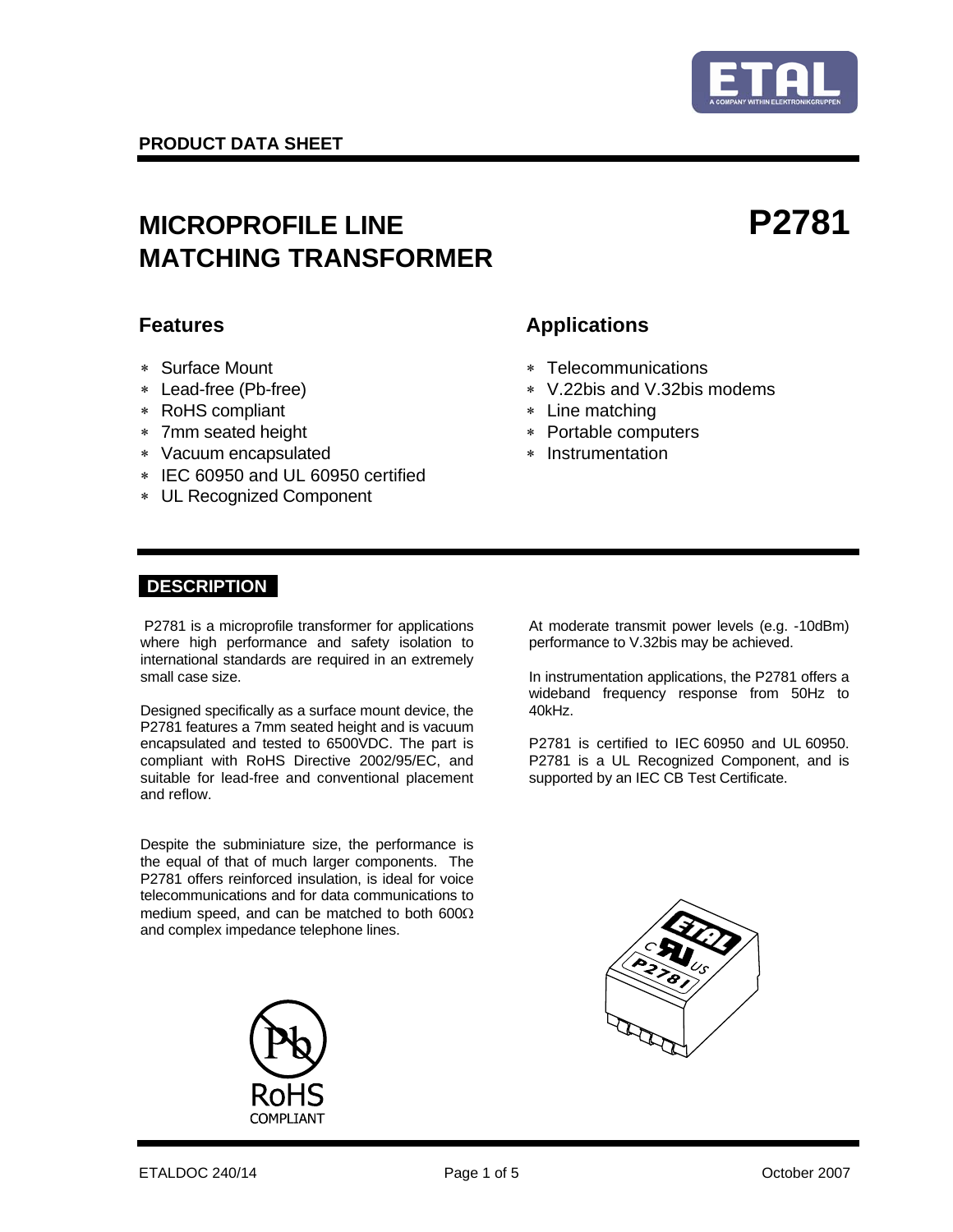

# **SPECIFICATIONS**

#### **Electrical**

At  $T = 25^{\circ}$ C and as circuit Fig. 1 unless otherwise stated.

10mV 1kHz

10mV 200Hz<br>10mV 1kHz

| Parameter                                                            | Conditions                                                         | Min            | Typ      | Max                   | <b>Units</b>                                    |  |
|----------------------------------------------------------------------|--------------------------------------------------------------------|----------------|----------|-----------------------|-------------------------------------------------|--|
| <b>Insertion Loss</b>                                                | f = 2kHz, $R_L$ = 600 $\Omega$<br>f = 2kHz, $R_1$ = 430 $\Omega$   |                |          | 2.0<br>4.0            | dB<br>dB                                        |  |
| Frequency response                                                   | -3dB LF cutoff<br>-3dB HF cutoff<br>200Hz - 4kHz                   |                | 50<br>40 | ±0.2                  | Hz<br>kHz<br>dB                                 |  |
| <b>Return Loss</b>                                                   | 200Hz - 4kHz                                                       | 18             |          |                       | dB                                              |  |
| Distortion <sup>(1)</sup>                                            | $f = 450$ Hz<br>0dBm in line<br>3rd Harmonic                       |                | $-60$    | -54                   | dBm                                             |  |
| <b>Balance</b>                                                       | DC - 5kHz<br>Method TG25                                           | 80             |          |                       | dB                                              |  |
| Saturation                                                           | <b>Excitation 50Hz</b><br>250Vrms<br>Output voltage<br>across line |                |          | 10<br>65              | <b>Vrms</b><br>Vpeak                            |  |
| Voltage<br>Isolation <sup>(2)</sup>                                  | 50Hz<br>DC                                                         | 3.88<br>5.5    |          |                       | <b>kVrms</b><br>kV                              |  |
| Operating range:<br>Functional<br>Storage <sup>(5)</sup><br>Humidity | Ambient temperature                                                | $-25$<br>$-40$ |          | $+85$<br>$+125$<br>95 | $^{\circ}{\rm C}$<br>$^{\circ}{\rm C}$<br>%R.H. |  |
| Lumped equivalent circuit parameters as Fig. 1                       |                                                                    |                |          |                       |                                                 |  |
| DC resistance, $R_{DC}^{(3)}$                                        | Sum of windings                                                    | 205            |          | 245                   | Ω                                               |  |
| Leakage<br>inductance AL                                             |                                                                    | 4.2            |          | 4.9                   | mH                                              |  |
| Shunt                                                                | 10mV 200Hz                                                         | 1.4            |          | 3.5                   | H                                               |  |

-

5 -

1.8

- 10 -

15

- k<sup>Ω</sup> kΩ

 $inductance Lp<sup>(4)</sup>$ 

Shunt loss  $Rp^{(4)}$ 

H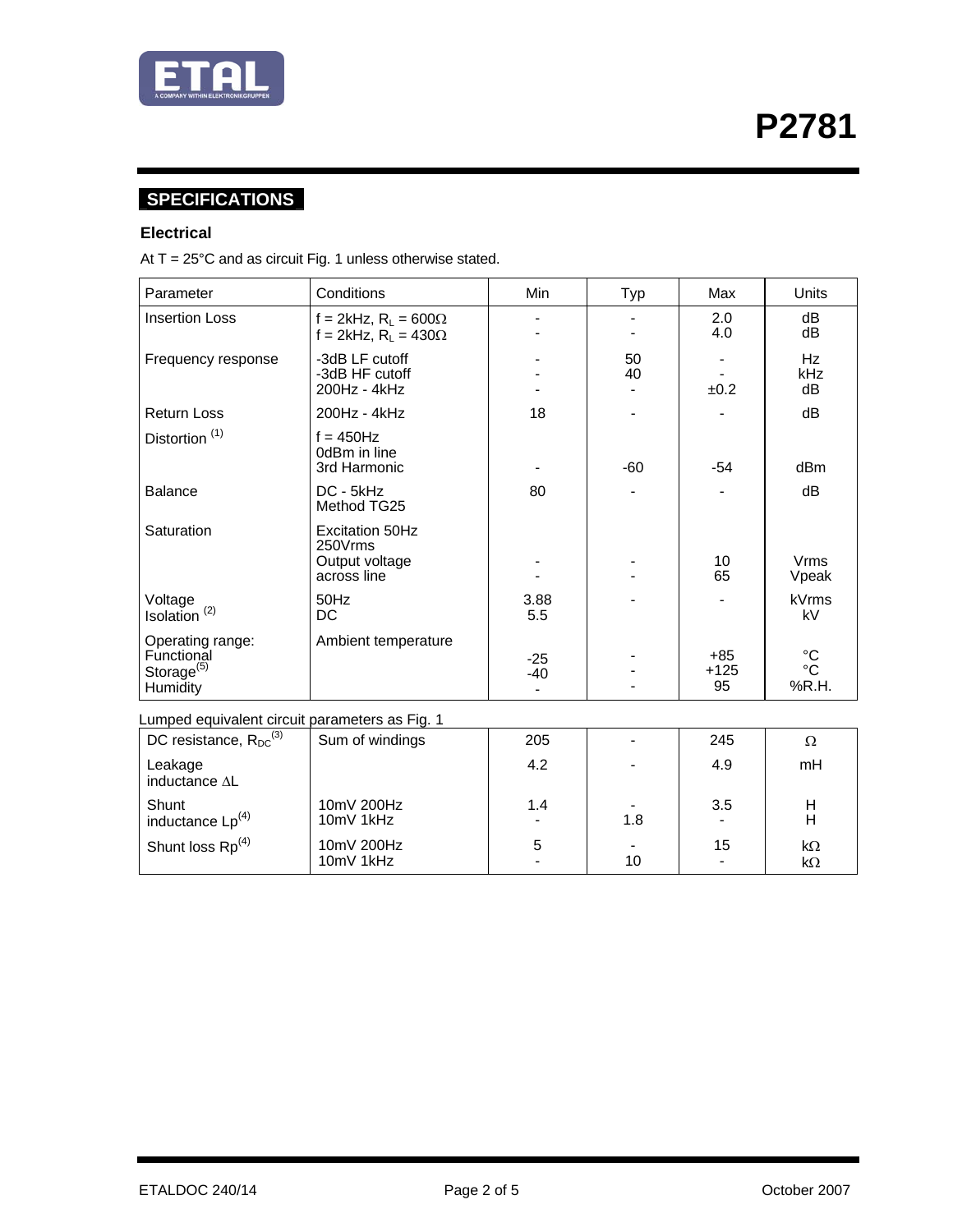

#### **Notes**

- 1. Third harmonic typically exceeds other harmonics by 20dB.
- 2. Components 100% tested at 6.5 kVDC.
- 3. **Caution:** do not pass DC through windings. Telephone line current, etc. must be diverted using choke or semiconductor line hold circuit.
- 4. At signal levels greater than 100mV, Lp will increase and Rp will decrease slightly but the effect is usually favourable to the return loss characteristic.
- 5. Excludes shipping materials. Components are dry-packed and sealed as shipped. Handle in accordance with IPC/JEDEC J-STD-033 procedure for components classified as IPC/JEDEC J-STD-020 Moisture Sensitivity Level 5a.

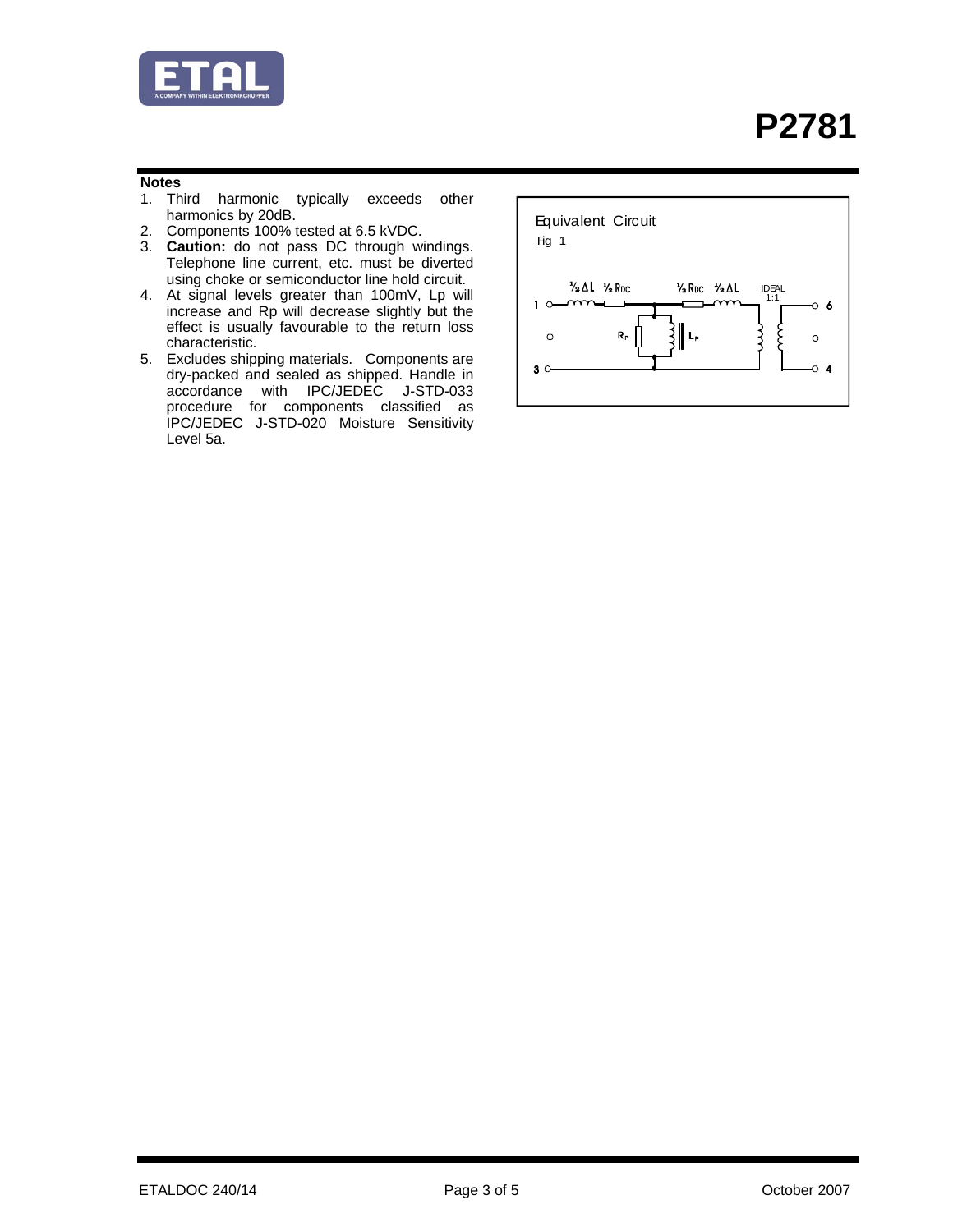

### **PERFORMANCE**

 $600 Ω$  MATCH





Frequency response driven by terminal equipment (voltage scource with  $430\Omega$  series resistance) measured across  $600\Omega$  is within  $\pm$ 0.2dB 200Hz to 4kHz

#### EUROPEAN CTR21 COMPLEX MATCH



The circuit of Fig. 6 gives good TX and RX flatness  $(\pm 0.3d\overline{\text{Bm}}$   $2\overline{0}0\text{Hz}$   $\overline{\text{Bm}}$   $4k\text{Hz}$ ). An alternative arrangement, using existing PCB sites, is shown in Fig. 7. Note, however, that TX flatness will be degraded with the topology.





#### Note:

To obtain harmonic distortion power in dBm, add fundamental power in dBm to third harmonic in dBc e.g. at -10dBm power in line at 450Hz, third harmonic power is  $-10 + (-74) = -84$ dBm typical.

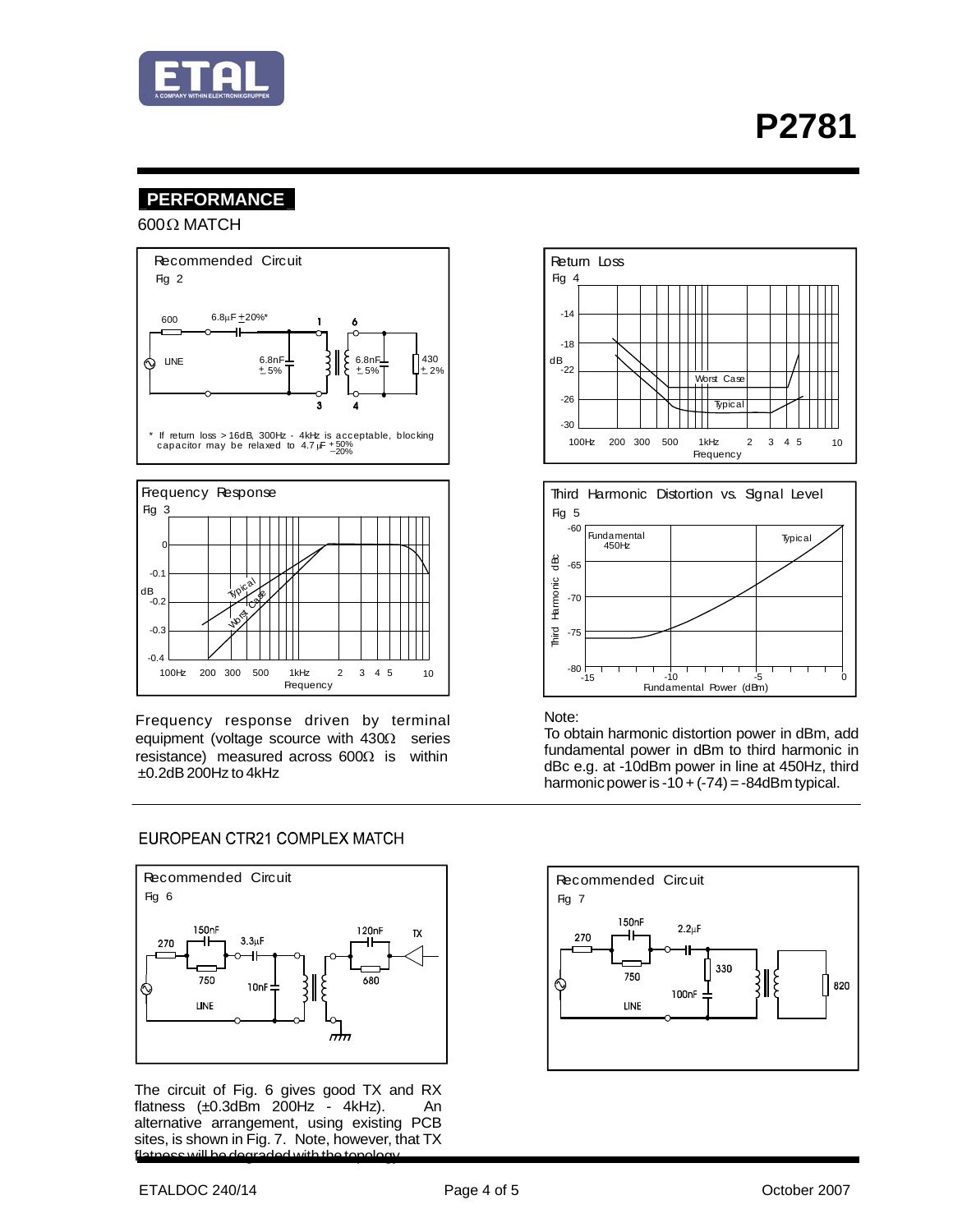

### **CONSTRUCTION**





Dimensions shown are in millimetres (inches).

Geometric centres of outline and pad grid coincide within a tolerance circle of 0.3mmØ. Windings may be used interchangeably as primary or secondary.

Manufactured from materials conforming to flammability requirements of UL94V-0.

Distance through reinforced insulation 0.4mm minimum.

Creepage and clearances in circuit are 7mm minimum where PCB pads do not exceed 3mmØ. Construction complies with IEC 60950-1,

EN 60950-1 and UL 60950-1, reinforced insulation, 250Vrms maximum working voltage.

### SAFETY **CERTIFICATION**

 Certified by BSI to IEC 60950 Third Edition (1999) (IEC CB Test Certificate No. GB592W) sub-clauses 1.5, 1.5.1, 1.5.2, 2.9, 2.9.1, 2.9.2, 2.9.3, 2.9.4, 2.9.5, 2.10, 2.10.1, 2.10.2, 2.10.3, 2.10.3.1, 2.10.3.2, 2.10.4, 2.10.5, 2.10.5.1, 2.10.7, 2.10.8, 4.7, 4.7.3, 4.7.3.1, 4.7.3.4, (Flammability Class V-0) ,5.2, 5.2.1, and 5.2.2 for a maximum working voltage of 250Vrms, nominal mains supply voltage not exceeding 250Vrms and a maximum operating temperature of +85°C in Pollution Degree 2 environment, reinforced insulation.

Recognized under the Component Recognition Program of Underwriters Laboratories Inc. to US and Canadian requirements CAN/CSA C22.2 No. 60950-1-03/UL60950-1, First Edition, based on IEC 60950-1, First Edition, maximum working voltage 250Vrms, Pollution Degree 2, reinforced insulation.

UL File number E203175.

Additionally, Profec Technologies certifies all transformers as providing voltage isolation of 3.88kVrms, 5.5kV DC minimum. All shipments are supported by a Certificate of Conformity to current applicable safety standards.